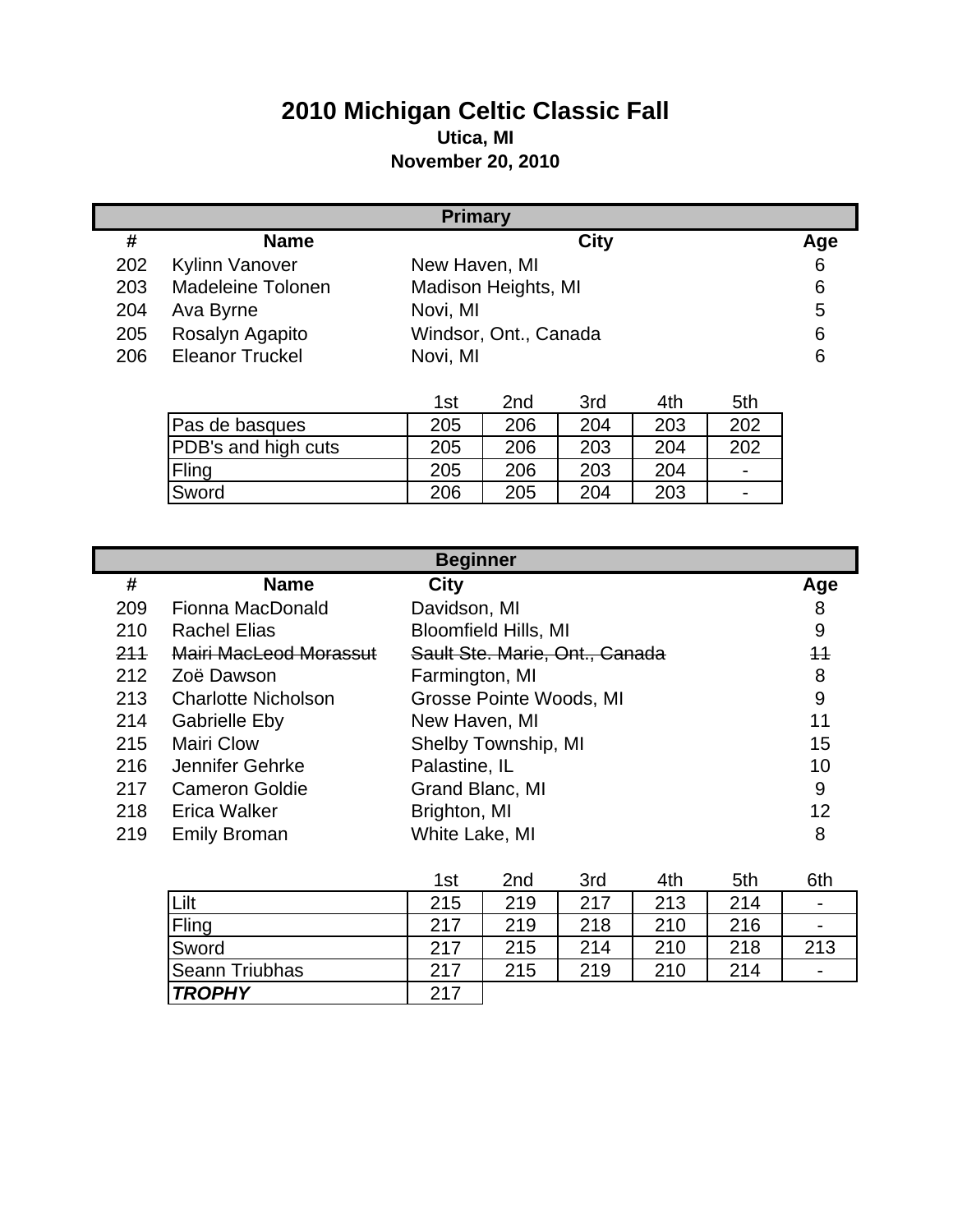| <b>Novice 12 &amp; Under</b> |                         |                    |     |  |
|------------------------------|-------------------------|--------------------|-----|--|
| #                            | <b>Name</b>             | City               | Age |  |
| 221                          | <b>Genevieve Kromm</b>  | Petoskey, MI       | 9   |  |
| 222                          | Emily Kurburski         | Harbor Springs, MI | 12  |  |
| 223                          | <b>Theresa McKelvey</b> | Ann Arbor, MI      | 9   |  |
| 224                          | <b>Gabrielle Klos</b>   | Beverly Hills, MI  | 12  |  |
| 225                          | Sophia Matossian        | Ann Arbor, MI      | 11  |  |

|                       | 1st | 2nd | 3rd |
|-----------------------|-----|-----|-----|
| Lilt                  | 221 | 223 | 225 |
| Fling                 | 221 | 225 | 223 |
| Sword                 | 223 | 225 | 224 |
| <b>Seann Triubhas</b> | 221 | 223 | 222 |
| <b>TROPHY</b>         | 221 |     |     |

|     | Novice 13 & Over          |                         |     |  |  |  |
|-----|---------------------------|-------------------------|-----|--|--|--|
| #   | <b>Name</b>               | City                    | Age |  |  |  |
| 231 | Ann Marie Nicholson       | Grosse Pointe Woods, MI | 13  |  |  |  |
| 232 | <b>Elizabeth Russell</b>  | Walton Hills, OH        | 15  |  |  |  |
| 233 | <b>Katherine Siegel</b>   | Royal Oak, MI           | 28  |  |  |  |
| 234 | Elise Gehrke              | Rochester Hills, MI     | 15  |  |  |  |
| 235 | Julia D'Angela            | Sarnia, Ont., Canada    | 13  |  |  |  |
| 236 | Devon Smith               | Westlake, OH            | 13  |  |  |  |
| 237 | <b>Isabelle Matossian</b> | Ann Arbor, MI           | 13  |  |  |  |

|                       | 1st | 2 <sub>nd</sub> | 3rd | 4th | 5th |
|-----------------------|-----|-----------------|-----|-----|-----|
| Lilt                  | 231 | 236             | 235 | 234 | 232 |
| Fling                 | 236 | 235             | 231 | 237 | 234 |
| Sword                 | 236 | 237             | 234 | 231 | 232 |
| <b>Seann Triubhas</b> | 236 | 235             | 234 | 231 | 237 |
| <b>TROPHY</b>         | 236 |                 |     |     |     |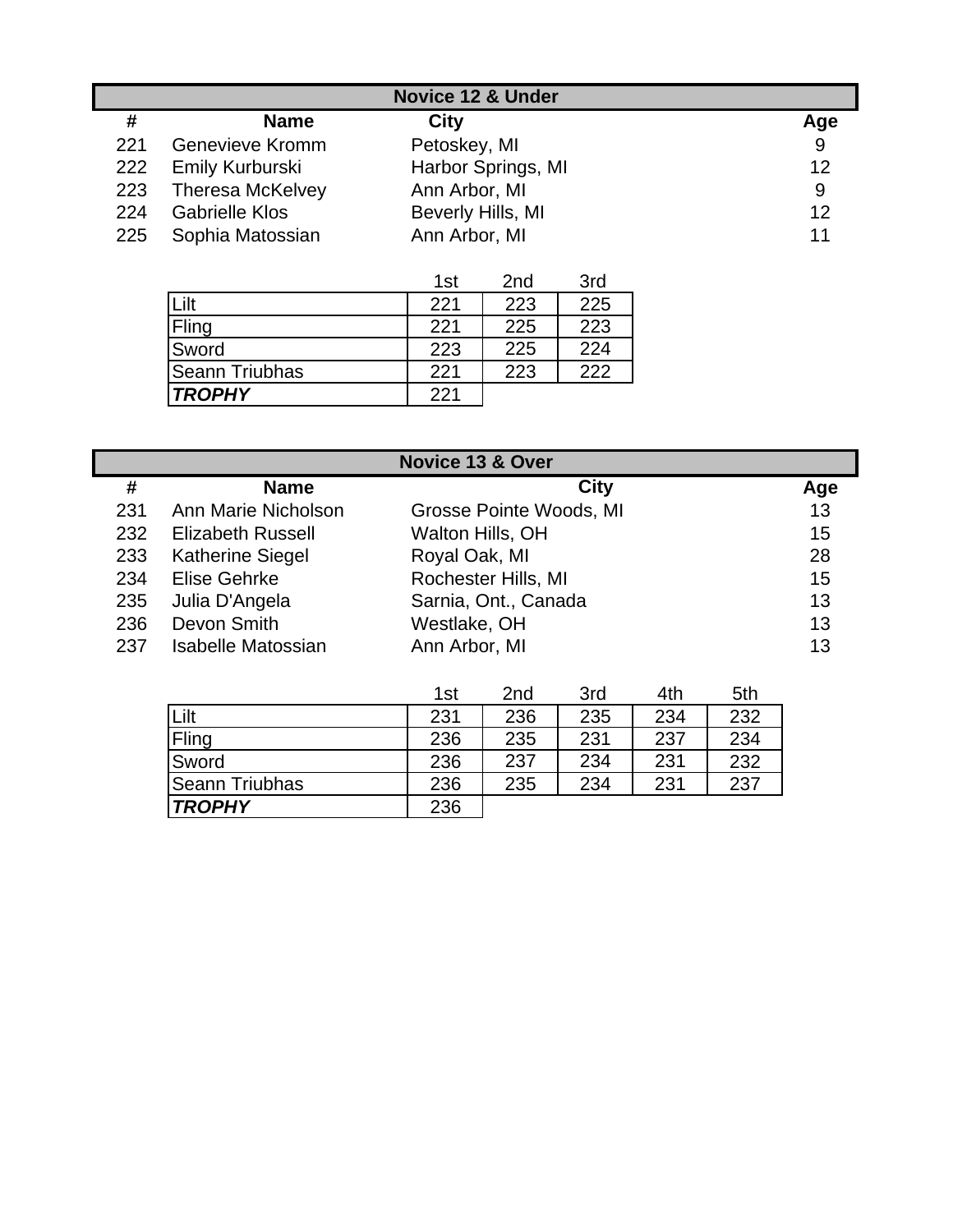|     | <b>Intermediate</b>    |                                |     |  |  |  |
|-----|------------------------|--------------------------------|-----|--|--|--|
| #   | <b>Name</b>            | City                           | Age |  |  |  |
| 241 | <b>Eleanor Chaney</b>  | Harbor Springs, MI             | 9   |  |  |  |
| 242 | Kendra Mulholland      | Sault Ste. Marie, Ont., Canada | 14  |  |  |  |
| 243 | Alexandria Bartlett    | LaSalle, Ont., Canada          | 40  |  |  |  |
| 244 | Fiona Allen            | Bay Village, OH                | 13  |  |  |  |
| 245 | <b>Kinady Campbell</b> | Sterling Heights, MI           | 10  |  |  |  |
| 246 | Jessica Anderson       | Ithaca, MI                     | 11  |  |  |  |
| 247 | <b>Kaelie Thompson</b> | Oakland, MI                    | 25  |  |  |  |
| 248 | <b>Justin Rodgers</b>  | Columbus, OH                   | 14  |  |  |  |
| 249 | McKenna Lindsay        | Chesterfield, MI               | 8   |  |  |  |
| 250 | <b>Kearra DeJack</b>   | Brighton, MI                   | 9   |  |  |  |
| 251 | Melissa Zakala-Downs   | Vestaburg, MI                  | 9   |  |  |  |

|                       | 1st | 2 <sub>nd</sub> | 3rd | 4th | 5th | 6th            |
|-----------------------|-----|-----------------|-----|-----|-----|----------------|
| Hornpipe              | 248 | 250             | 244 | 251 | 242 | $\blacksquare$ |
| Barracks              | 248 | 241             | 245 | 244 | 251 | $\blacksquare$ |
| Fling                 | 250 | 241             | 251 | 244 | 245 | 249            |
| <b>Seann Triubhas</b> | 250 | 241             | 248 | 251 | 244 | 245            |
| <b>TROPHY</b>         | 250 |                 |     |     |     |                |

| <b>Most Promising Intermediate</b> | 241, Eleanor Chaney |
|------------------------------------|---------------------|

Intermediate dancer who shows promise & potential for their future in highland dancing, but didn't win the trophy today.

|     | <b>Premier 14 and Under</b> |                       |     |  |  |
|-----|-----------------------------|-----------------------|-----|--|--|
| #   | <b>Name</b>                 | <b>City</b>           | Age |  |  |
| 260 | Cymri MacDonald             | Davidson, MI          | 13  |  |  |
| 261 | <b>Helen Suh</b>            | Windsor, Ont., Canada | 11  |  |  |
| 262 | <b>Bethany Slater</b>       | Riverdale, MI         | 9   |  |  |
| 263 | Amanda Fox                  | Westland, MI          | 44  |  |  |
| 264 | Grace Jerome                | Lake Orion, MI        | 10  |  |  |
| 265 | Jerusha Taylor              | Farmington, MI        | 10  |  |  |
| 266 | Michaela Slater             | Riverdale, MI         | 12  |  |  |
| 267 | <b>Emily Seguin</b>         | Windsor, Ont., Canada | 11  |  |  |
| 268 | Fiona Rocheleau             | Windsor, Ont., Canada | 13  |  |  |
| 269 | <b>April Thomas</b>         | Northville, MI        | 12  |  |  |

|                 | 1st | 2 <sub>nd</sub> | 3rd | 4th            | 5th                      | 6th                      |
|-----------------|-----|-----------------|-----|----------------|--------------------------|--------------------------|
| Hornpipe        | 265 | 264             | 269 | 260            | $\overline{\phantom{0}}$ | $\overline{\phantom{0}}$ |
| <b>Barracks</b> | 265 | 260             | 269 | $\blacksquare$ | $\overline{\phantom{0}}$ | $\blacksquare$           |
| Fling           | 265 | 269             | 260 | $\blacksquare$ | $\overline{\phantom{0}}$ | $\overline{\phantom{0}}$ |
| Seann Triubhas  | 264 | 260             | 265 | 269            | $\overline{\phantom{0}}$ | $\overline{\phantom{0}}$ |
| <b>TROPHY</b>   | 265 |                 |     |                |                          |                          |